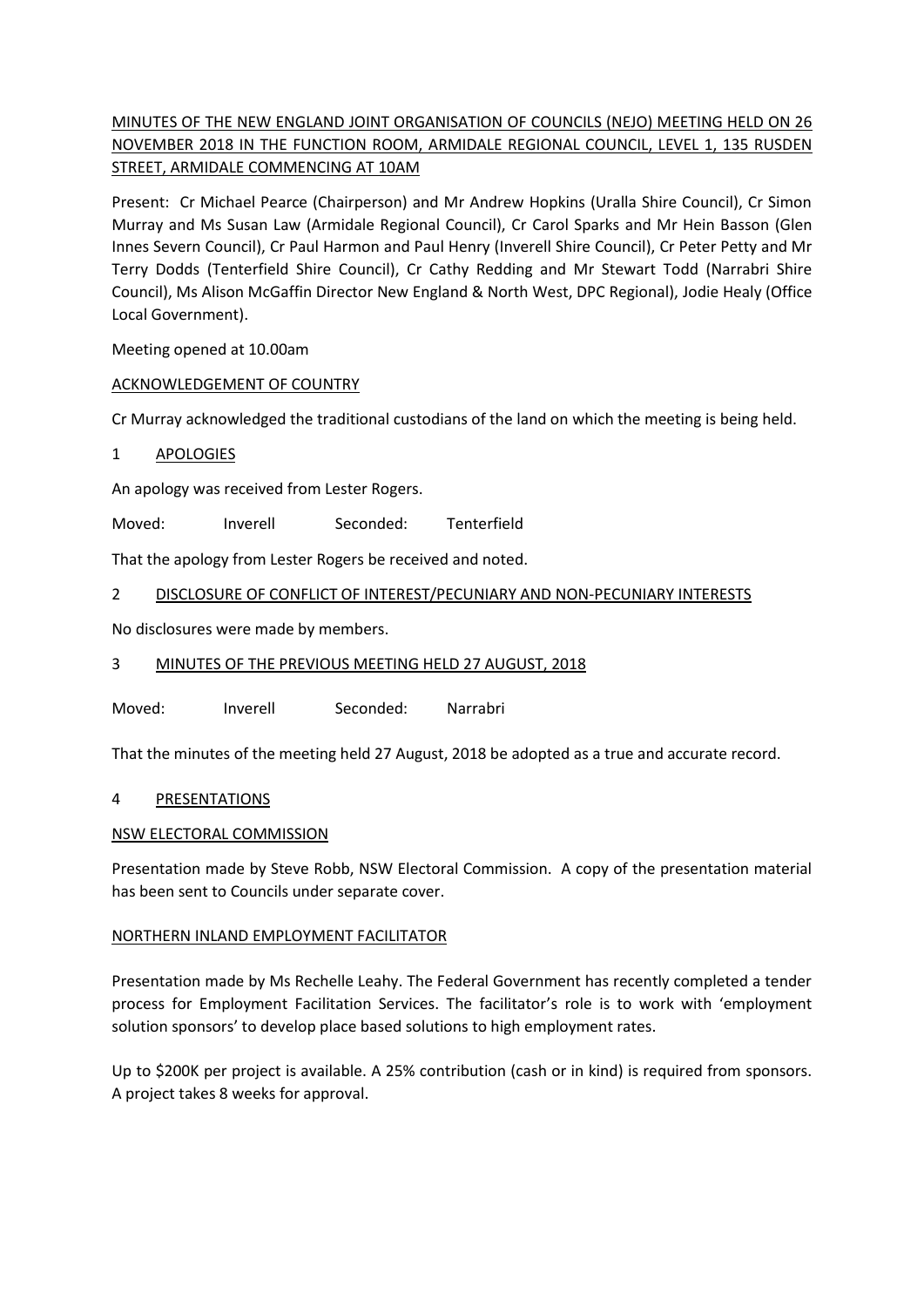#### MEMBER NORTHERN TABLELANDS

Mr Adam Marshall highlighted the opportunities for major infrastructure projects to be funded in the future, as a result of the 'Snowy Funding 2.0' program. There will be a simplified approval process compared to the 'Stronger Local Economies' program. No BCR study will be required. The program areas that will be funded are:

- o Water security
- o Rail/road connectivity
- o Freight transport
- o Digital connectivity
- o Industry activation precincts.

## 5 REPORTS

## 5.1 DRAFT STATEMENT OF REGIONAL PRIORITIES (SRP)

A workshop on the draft document was facilitated by Ms Kim Appleby. The basic tenet of the document was endorsed, with minor amendments to expression approved.

Moved: Inverell Seconded: Tenterfield

1.11/18 RESOLUTION

#### *That the Board:*

- *a) Endorse the three (3) key regional priorities of:*
	- *i) Drive Economic Sustainability*
	- *ii) Educated, healthy and safe communities that are well connected*
	- *iii) Attract investment in Critical Infrastructure*
- *b) That the strategies for achieving the priorities be implemented*
- *c) A copy of the SRP for NEJO is attached as an attachment to these minutes.*

## CARRIED

Alison McGaffin, Jodie Healy and Kim Appleby left at 1.00pm.

#### 5.2 ADOPTION OF 2018/19 OPERATIONAL PLAN

Moved: Tenterfield Seconded: Armidale

# 2.11/18 RESOLUTION

*That the Board adopt the Operational Plan, including the following:*

*i) Allocation of \$100K for pursuing the Transport Plan for the Region,*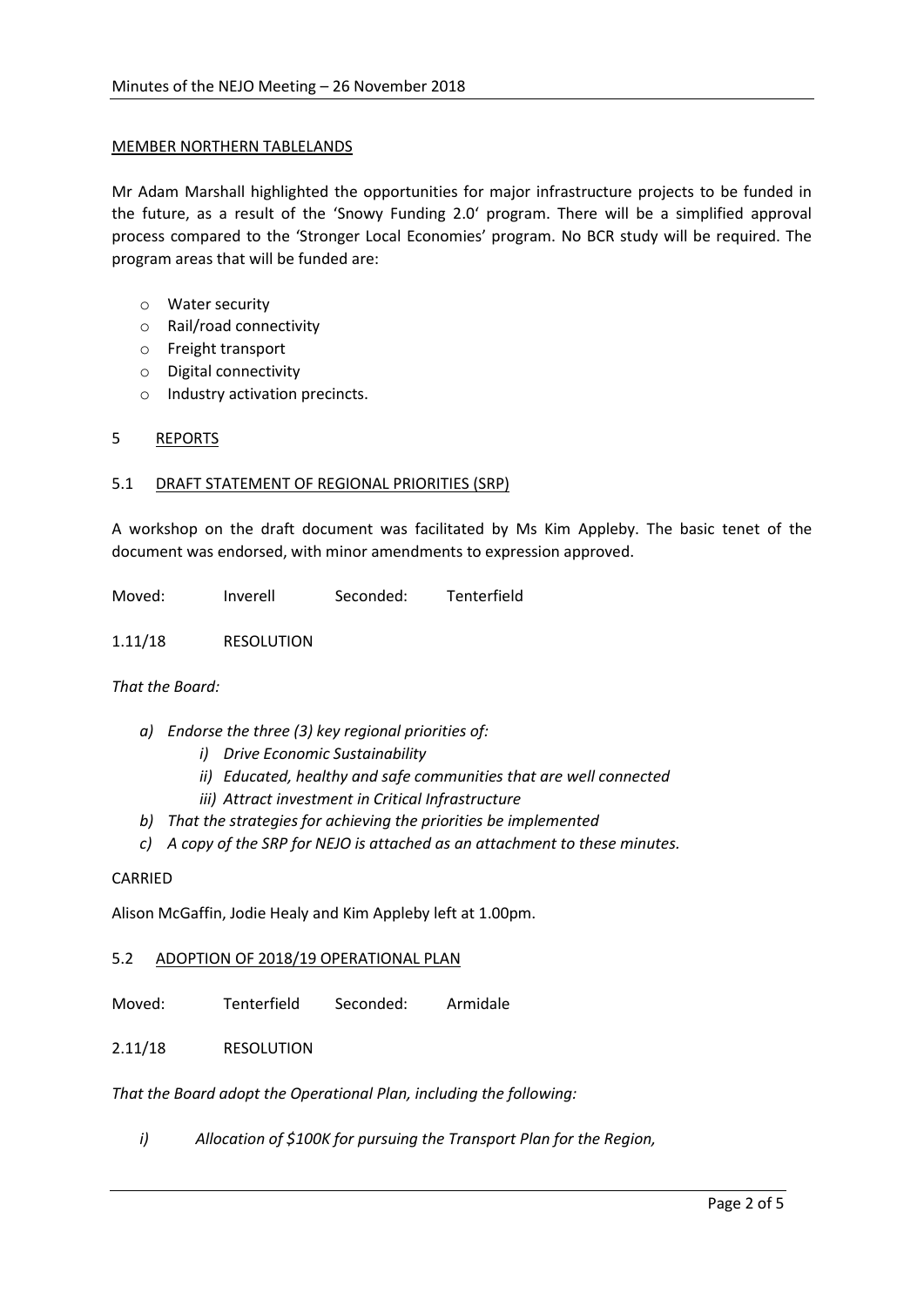*ii) Allocation of \$100K to pursuing the implementation of strategies detailed in the Regional Economic Development Strategies prepared for member Councils.*

CARRIED

Cr Murray departed the meeting at 1.05pm.

#### 5.3 RECRUITMENT OF EXECUTIVE OFFICER

Moved: Inverell Seconded: Narrabri

#### 3.11/18 RESOLUTION

- *i) That the following general parameters be utilised to finalise the position statement for the Executive Officer:*
- *ii) That Inverell Shire Council undertake the recruitment process for this position,*
- *iii) That an interview panel of Cr Pearce, Cr Petty, Ms Law and Mr Henry be established to:*
	- o *Prepare a 'shortlist 'of applicants for interview by the Board*
	- o *Prepare a recommended 'preferred applicant' shortlist following psychometric/capability testing of 'shortlisted applicants'*
	- o *Shortlisted applicants to be interviewed by the Board*
	- o *Board to make appointment to the position.*
- *iv) Authority be delegated to the Chairperson, Cr Pearce, to take any necessary action to give effect to the approved recruitment process, provided those actions are undertaken in consultation with the Board.*

#### CARRIED

#### 5.4 WASTE TO ENERGY PROJECT

Moved: Moree Seconded: Inverell

4.11/18 RESOLUTION

*That the Board request members to reconsider the request from Tenterfield Shire Council for a \$15K contribution to the research project.* 

#### CARRIED

5.5 STRATEGIC TASKS

Moved: Inverell Seconded: Glen Innes

5.11/18 RESOLUTION

*That the Board note the information.*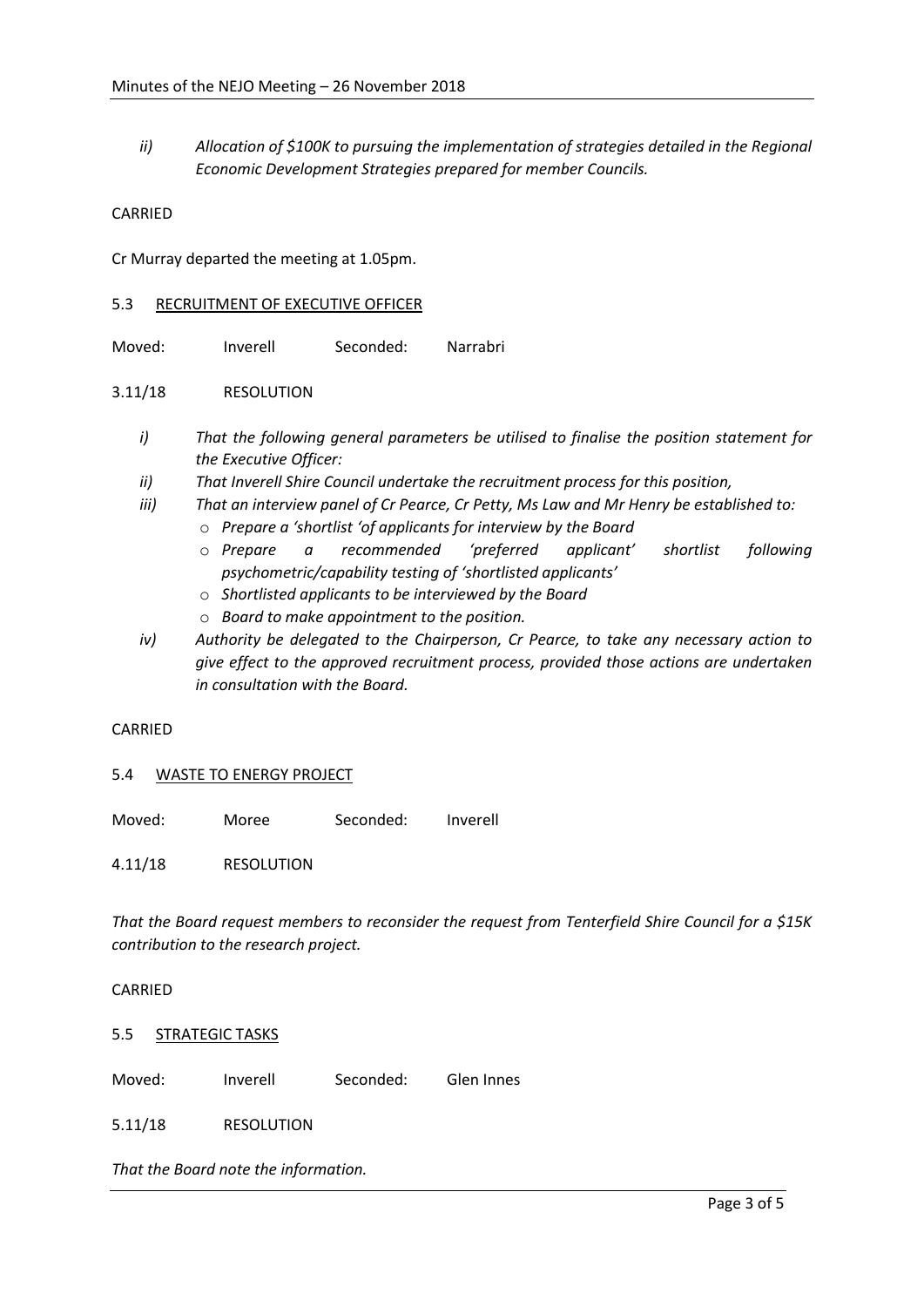### CARRIED

### 5.6 FINANCIAL REPORT

Moved: Moree Seconded: Tenterfield

## 6.11/18 RESOLUTION

- *i) That the Income and Expenditure Statement be received and noted; and*
- *ii) Inverell Shire Council be requested to continue to provide interim executive officer services for a further three (3) months and that the 'service fee' of \$1.5K per month be authorised.*

#### CARRIED

#### 6 OTHER BUSINESS

A. Process for Approving Projects in the SCCF Funding Program

Members discussed the timetable for obtaining approval for SCCF projects and the funding/milestones agreement required to be completed by Councils.

The Board requested that discussions be held with the DPC in order to achieve:

- i) A reduction in the timeframe from project approval to provision of funds, and
- ii) A change in the percentage of funding provided at each milestone, to provide for a greater initial payment on signing of funding agreement.
- B. Regional Employment Facilitation

The Board considered the content of the presentation earlier in the meeting.

GMAC was requested to consider any actions that may be required for the region to participate in this program.

C. Armidale – Airport Intermodal Hub

Ms Law advised of consideration by Armidale Regional Council of the linkage of local businesses to international markets through the Armidale Airport.

Requested the Board to consider authorising the establishment of a working party to explore this opportunity.

The Board agreed that ARC prepare a proposal for consideration by the Board at a future meeting.

D. Relationship with LGNSW

Cr Harmon spoke of the need to maintain a working relationship with LGNSW. The Board agreed to: